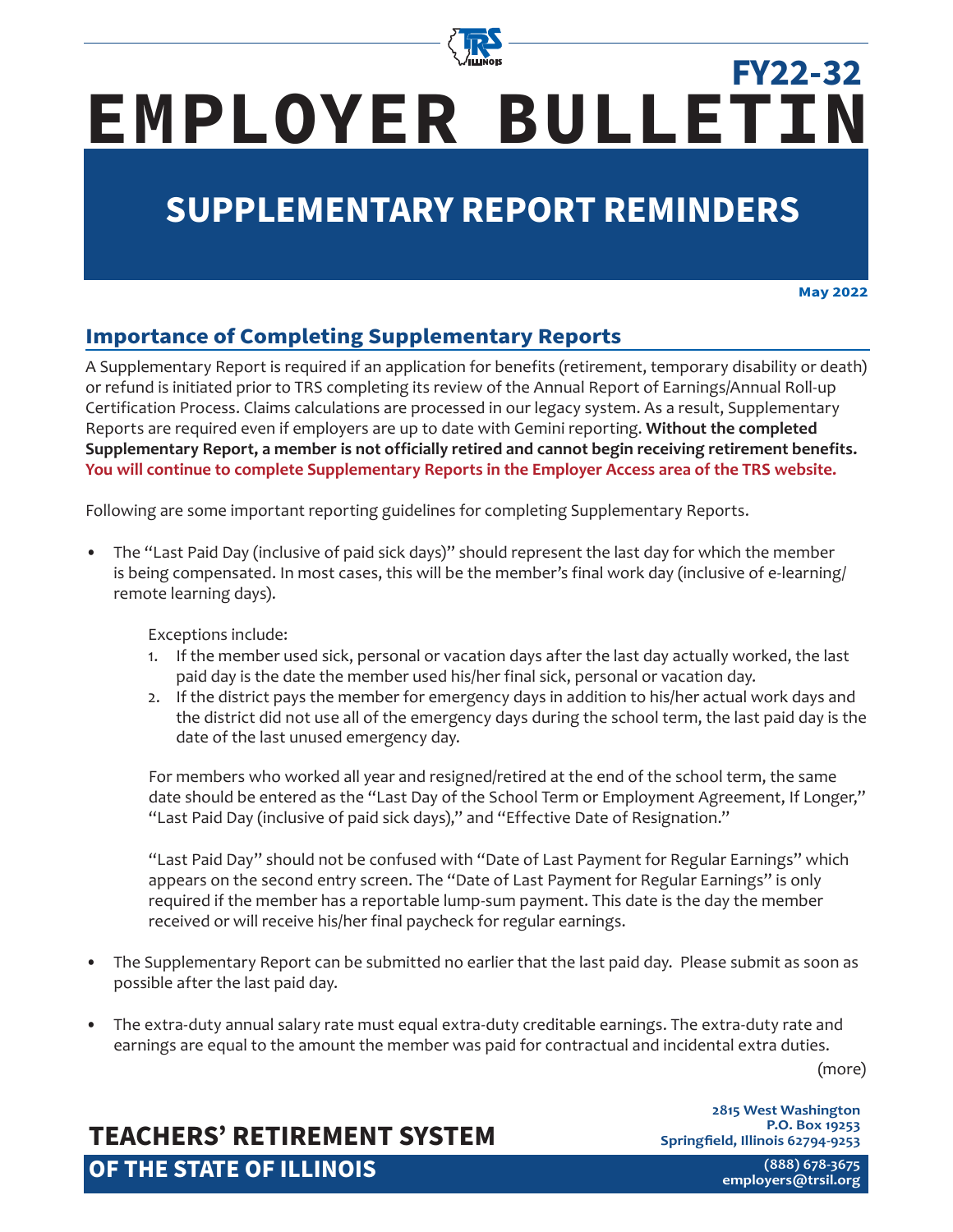- The flexible benefit plan annual salary rate must equal flexible benefit plan creditable earnings. For a partial year or docked member receiving the cash option, the reported flexible plan is equal to the cash actually received. For any member receiving the insurance option, the reported flexible benefit plan would be equal to the amount the member would have received if he/she selected the cash option.
- If the district paid any portion of the 9 percent TRS contributions for the member, the appropriate factor must be included in the annual salary rate and creditable earnings.
- Extra duties that do not require student supervision or that are not related to the academic program are not reportable to TRS for any TRS members.
- For substitute and part-time noncontractual members, only extra duties that require licensure are reportable.
- For full and part-time contractual members, report extra duties related to the academic program or involving the supervision of students. Do not report days for extra duties not requiring licensure.
- The base annual salary rate for full and part-time contractual members reflects what the members would have earned for working their contracted schedules, with no docks, for the entire school term or employment agreement, if longer. Do not report the full-time equivalent rate for part-time contractual members. The base annual salary rate will be greater than the base creditable earnings for full-time and part-time contractual members who worked a partial year or were docked.
- If a member only works summer school, he/she should be reported as an employment type of H, "parttime noncontractual," with annual salary rate equal to creditable earnings.
- Report each day that a member performs work requiring licensure, Monday through Friday, regardless of the length of the day. Do not convert partial days to whole day equivalents. For example, a member works two full days and four half days. Report six days.
- If the payroll software tracks the number of days a substitute teacher works, ensure that if a teacher substitutes on the same day for different teachers in the morning and afternoon the day is only counted once.
- When a member performs summer work for which licensure is required *(i.e.* summer school, paid new teacher orientation), the additional days must be included in the reported contract days and days paid. The last paid day will be the last day worked in the summer.
- Earnings must be reported to TRS on an accrual basis. Accrual reporting requires earnings to be reported in the period in which services are performed, which may not coincide with the period in which the earnings are paid. Creditable earnings for services performed from July 1 through June 30 should be reported annually. When a summer assignment begins in June and continues into July, the related earnings must be reported in the fiscal year in which the service was performed, regardless of when payment was actually issued to the member. June earnings are reportable in the current fiscal year and July earnings are reportable in the next fiscal year.
- Granted sick leave days that do not meet the 3-step formula available for use requirement are not reportable. **[Refer to Chapter 6 of the](https://www.trsil.org/employers/chapterSix)** *Employer Guide***.**
- Lump sums due and payable prior to or concurrent with receipt of the employee's final paycheck for regular earnings or with the last day of employment are reportable to TRS as creditable earnings. Lump-